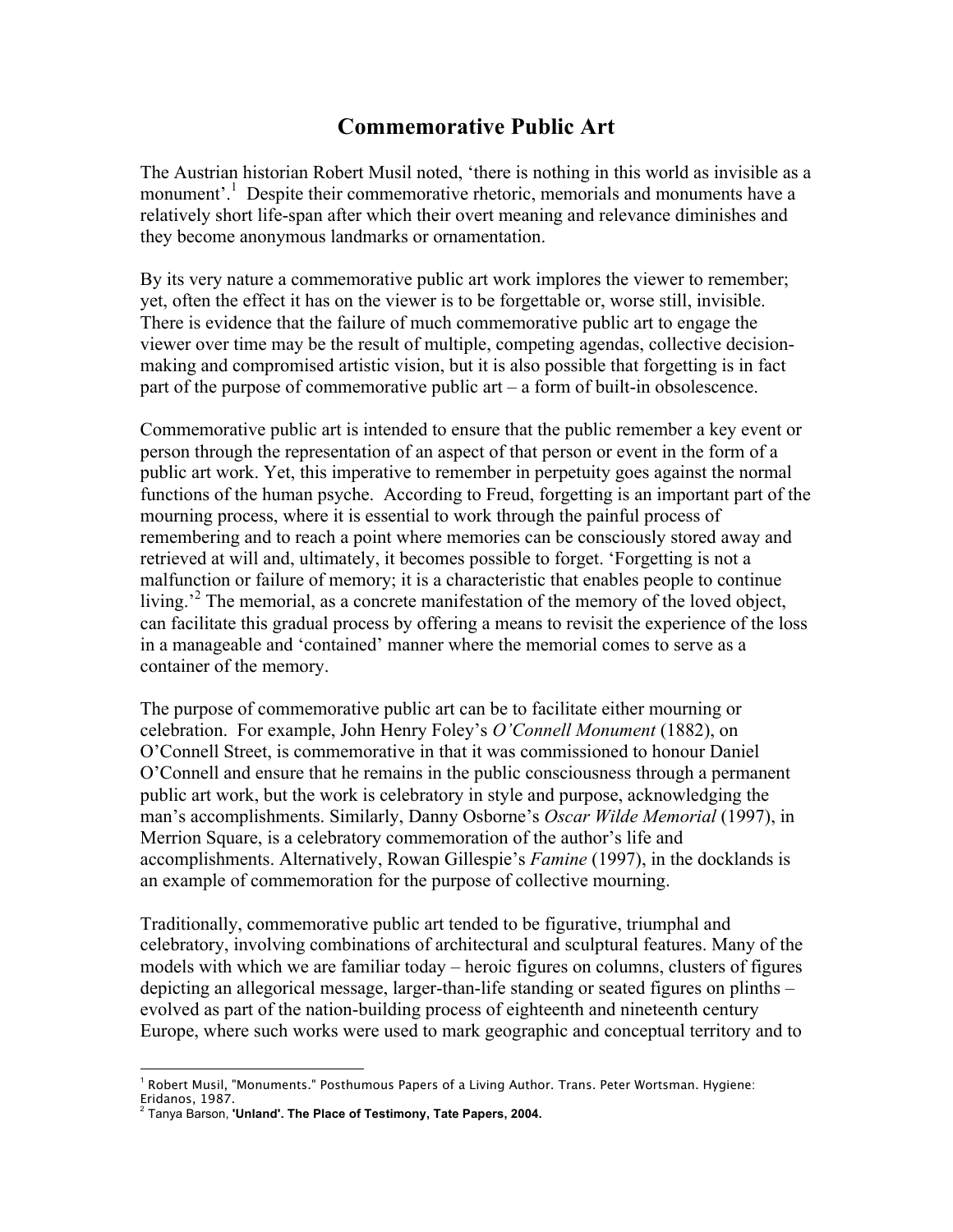reinforce the political and cultural values of the dominant regime. For example, the Arc de Triomphe in Paris serves as a memorial to the young French men who lost their lives at the battle of Austerlitz; however, in style and presentation – an enormous arch emblazoned with decorative elements depicting the battle and positioned in a central location - it is a triumphalist gesture celebrating the German defeat by the French. In this manner, traditional commemorative works were usually made on a large scale in longlasting materials, such as metal or stone with the objective of permanence.

More recently, the nature and purpose of commemorative public art has become more complex and problematic. The events of the twentieth century, in particular two world wars, raised questions about the relevance of traditional commemorative public art and its politically-driven agendas. After World War I, traditional modes of commemorative and monumental practice, with their emphasis on triumphalism and heroism, seemed inadequate as a means of expressing the sense of abject loss and futility incurred by the war. New modes of commemorative public art, such as the *Tomb of the Unknown Soldier* and the *Cenotaph* emerged during this period and have had a significant influence on subsequent commemorative work. Simultaneously, developments in art, architecture and critical theory presented considerable challenges to traditional commemorative public art in terms of its relevance. Late twentieth-century commemorative public art practice has internalised and addressed many of these critical issues resulting in the emergence of new models of practice, such as the counter monument and the antimonument. Examples include Joachim Gerz and Ester Shalev-Gerz's *Harburg Monument Against Fascism* (1986), Rachel Whiteread's *Holocaust Memorial* (2000) in Vienna and Sol Le Witt's *Black Form Dedicated to the Missing Jews* (1987) in Münster.

As with all public art, commemorative public art is informed by a range of interests and concerns – political, social, economic and aesthetic - however, the commemorative context provides an additional range of concerns. When the subject for commemoration is a tragic event it can be difficult to arrive at a solution that meets the needs of those directly affected while also engaging a wider audience over a long period of time. Often people directly affected, wish to have a role in the development of the commemoration. While ensuring authenticity, the emotive and subjective nature of such contributions can inhibit more innovative or challenging outcomes. The challenge for commemorative practice is to address these tensions. Maya Lin's *Vietnam Veterans Memorial* in Washington D.C. (1982), is an example of a contemporary commemorative public art work which manages to do this, by meaningfully engaging those directly affected by the Vietnam War – veterans, family members, etc. – while also engaging a wider, transcient audience. In this regard, the work functions successfully as both a site for commemoration and as a public art work.

In Ireland, the bronze or stone-rendered figure – usually seated, standing or occasionally on a horse – commemorating important political, military, social and culture figures is the dominant form of commemorative public art and represents the default position in both the conception and reception of such work. While most traditional commemorative public has either been destroyed or removed since the establishment of the Free State, there are examples which predate this era, such as John Henry Foley's *Edmund Burke*